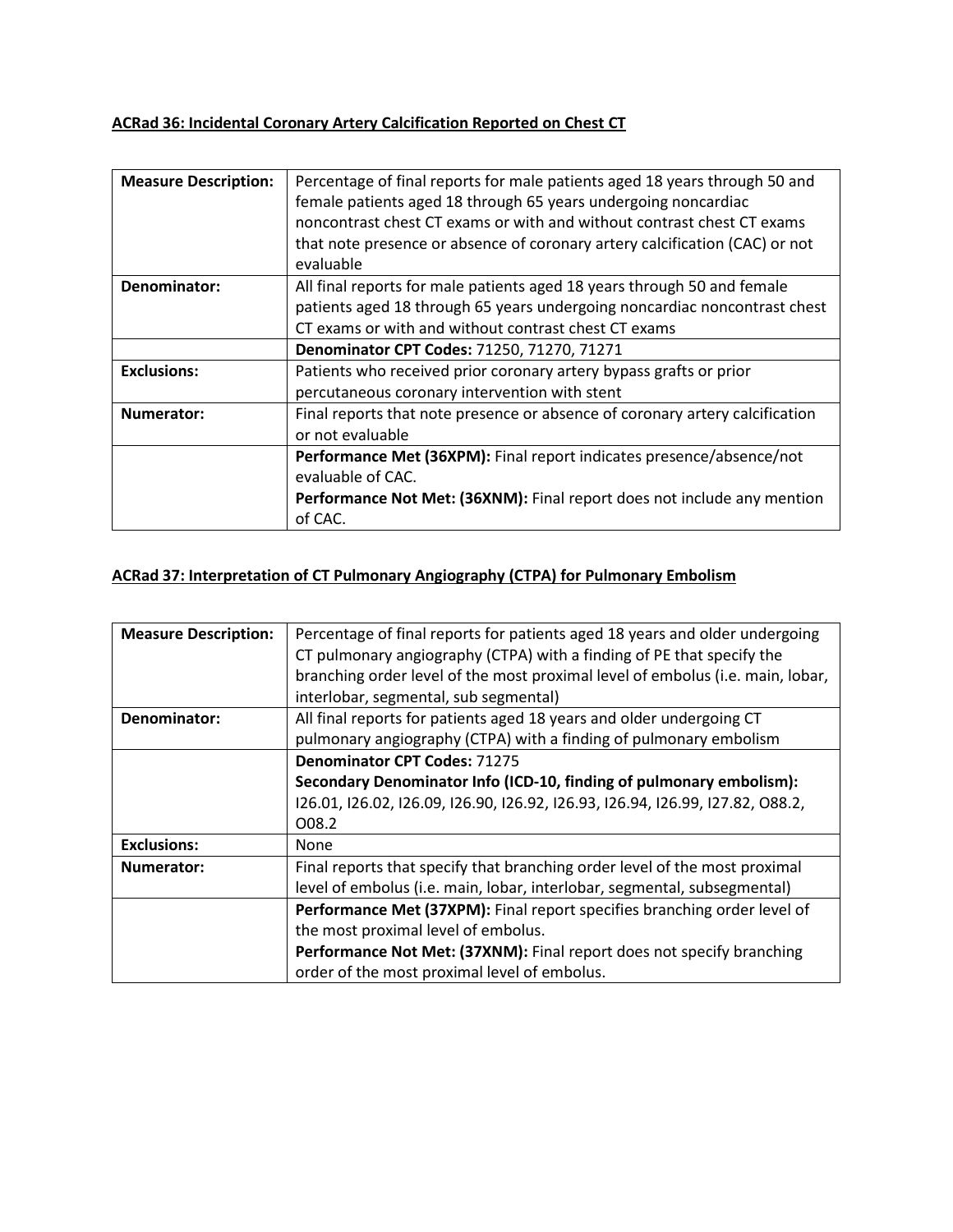#### **ACRad 38: Use of Low Dose Cranial CT or MRI Examinations for Patients with Ventricular Shunts**

| <b>Measure Description:</b> | Percentage of patients aged less than 18 years with a ventricular shunt     |
|-----------------------------|-----------------------------------------------------------------------------|
|                             | undergoing cranial imaging exams to evaluate for ventricular shunt          |
|                             | malfunction undergoing either low dose cranial CT exams or MRI              |
| Denominator:                | All patients aged less than 18 years with a ventricular shunt undergoing    |
|                             | cranial imaging exams to evaluate for ventricular shunt malfunction         |
|                             | Denominator CPT Codes: 70450, 70460, 70470, 70496, 70551, 70552, 70553      |
|                             | Secondary Denominator Info (Evaluation for ventricular shunt                |
|                             | malfunction): DX038                                                         |
| <b>Exclusions:</b>          | Patients with an active diagnosis or history of cancer; Patients with a     |
|                             | diagnosis of meningitis; Trauma patients                                    |
| Numerator:                  | Patients undergoing either low dose cranial CT exams or MRI                 |
|                             |                                                                             |
|                             | Note: For this measure, "low-dose cranial CT" is defined as dose length     |
|                             | product (DLP) <300 mGy for patients aged 2 years and younger; DLP <405 for  |
|                             | patients aged 3 through 6; DLP <492 for patients aged 7 through 10, DLP     |
|                             | <604 for patients aged 11 through 14, and DLP <739 for patients aged 15 and |
|                             | up.                                                                         |
|                             | Performance Met (38XPM): Patient is undergoing either low-dose CT or        |
|                             | MRI.                                                                        |
|                             | Performance Not Met: (38XNM): Patients is not undergoing either low-dose    |
|                             | CT or MRI.                                                                  |

#### **ACRad 39: Use of Low Dose CT Studies for Adults with Suspicion of Urolithiasis or Nephrolithiasis**

| <b>Measure Description:</b> | Percentage of patients aged 18 years and older with a diagnosis of          |
|-----------------------------|-----------------------------------------------------------------------------|
|                             | urolithiasis or nephrolithiasis undergoing CT imaging exams of the abdomen  |
|                             | or pelvis to evaluate for urologic stones undergoing only low-dose CT exams |
|                             | of the abdomen or pelvis without intravenous contrast                       |
| Denominator:                | All patients aged 18 years and older with a diagnosis of urolithiasis or    |
|                             | nephrolithiasis undergoing CT exams of the abdomen or pelvis without        |
|                             | intravenous contrast to evaluate for urologic stones                        |
|                             | Denominator CPT Codes: 72192, 72194, 74150, 74170, 74176, 74178             |
|                             | Secondary Denominator Info (ICD-10, urologic stone evaluation): DX039       |
| <b>Exclusions:</b>          | Patients with a BMI of >35 or equivalent (i.e. waist circumference >88cm in |
|                             | women and >102cm in men)                                                    |
| Numerator:                  | Patients undergoing only low-dose CT exams of the abdomen or pelvis         |
|                             |                                                                             |
|                             | Note: For this measure, "low-dose CT" is defined as DLP <650 mGy            |
|                             | Performance Met (39XPM): Patient is undergoing only low-dose CT of the      |
|                             | abdomen or pelvis.                                                          |
|                             | Performance Not Met: (39XNM): Patient is not undergoing only low-dose CT    |
|                             | of the abdomen or pelvis.                                                   |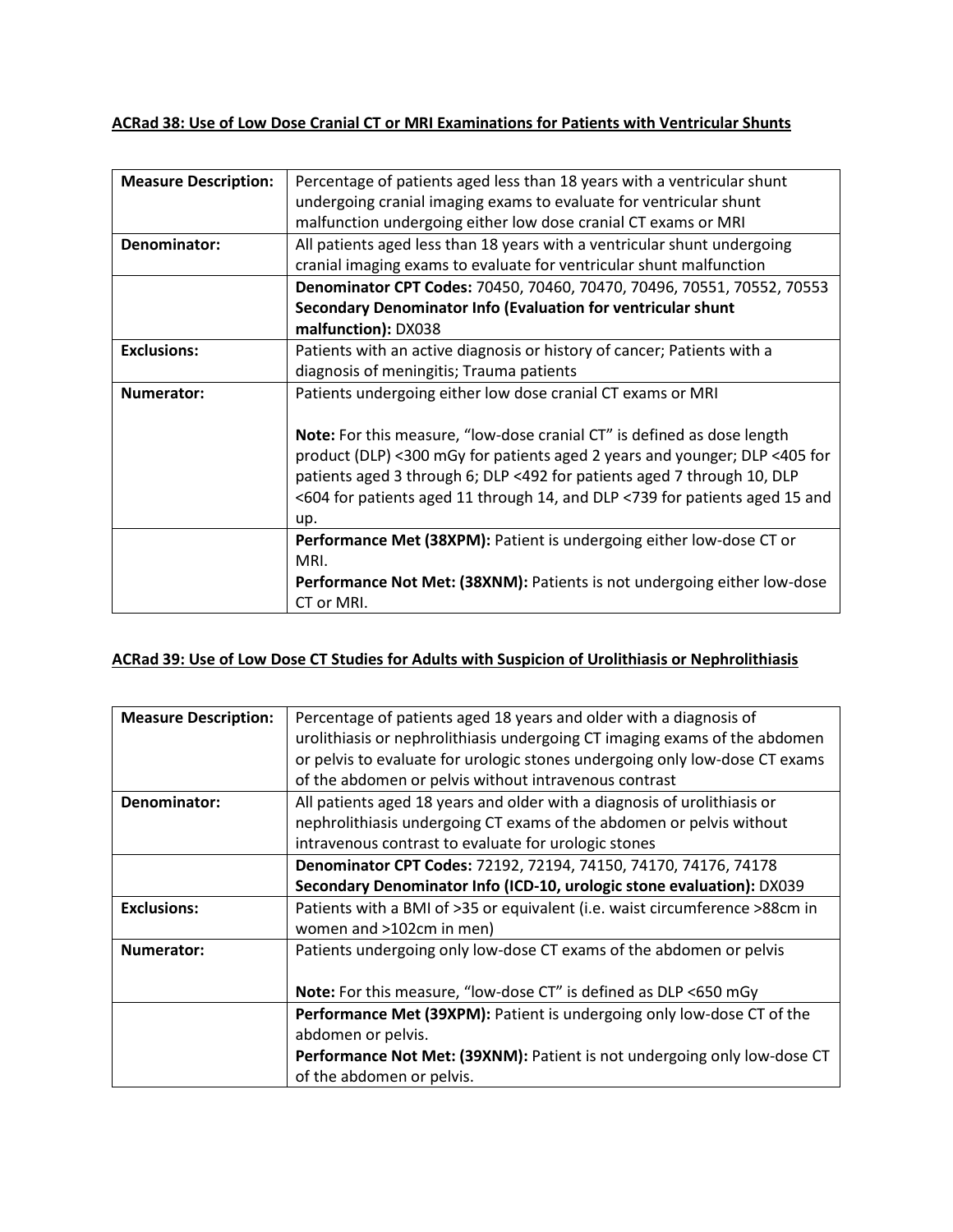### **ACRad 40: Use of Structured Reporting in Prostate MRI**

| <b>Measure Description:</b> | Percentage of final reports for male patients aged 18 years and older      |
|-----------------------------|----------------------------------------------------------------------------|
|                             | undergoing prostate MRI for prostate cancer screening or surveillance that |
|                             | include reference to a validated scoring system such as Prostate Imaging   |
|                             | Reporting and Data System (PI-RADS)                                        |
| Denominator:                | All final reports for male patients aged 18 years and older undergoing     |
|                             | prostate MRI for prostate cancer screening or surveillance                 |
|                             | Denominator CPT Codes: 72195, 72196, 72197, 72198                          |
|                             | Secondary Denominator Info (Prostate screening or surveillance): DX040     |
| <b>Exclusions:</b>          | None                                                                       |
| Numerator:                  | Final reports that include reference to a validated scoring system such as |
|                             | Prostate Imaging Reporting and Data System (PI-RADS)                       |
|                             | Performance Met (40XPM): Final report includes reference to PI-RADS or     |
|                             | other scoring system.                                                      |
|                             | Performance Not Met: (40XNM): Final report does not include reference to   |
|                             | PI-RADS or other scoring system.                                           |

# **ACRad 41: Use of Quantitative Criteria for Oncologic FDG PET Imaging**

| <b>Measure Description:</b> | Percentage of final reports for all patients, regardless of age, undergoing |
|-----------------------------|-----------------------------------------------------------------------------|
|                             | non-CNS oncologic FDG PET studies that include at a minimum:                |
|                             | a. Serum glucose (e.g. finger stick at time of injection)                   |
|                             | b. Uptake time (interval from injection to initiation of imaging)           |
|                             | c. One reference background (e.g. volumetric normal liver or mediastinal    |
|                             | blood pool) SUV measurement, along with description of the SUV              |
|                             | measurement type (e.g. SUVmax) and normalization method (e.g. BMI)          |
|                             | d. At least one lesional SUV measurement OR diagnosis of "no disease-       |
|                             | specific abnormal uptake"                                                   |
| Denominator:                | All final reports for all patients, regardless of age, undergoing non-CNS   |
|                             | oncologic FDG PET studies                                                   |
|                             | Denominator CPT Codes: 78811, 78812, 78813, 78814, 78815, 78816,            |
|                             | G0219, G0235                                                                |
|                             | Secondary Denominator Info (Oncologic study using FDG                       |
|                             | radiopharmaceutical): DX041                                                 |
| <b>Exclusions:</b>          | None                                                                        |
| Numerator:                  | Final reports for FDG PET scans that include at a minimum elements a.       |
|                             | through d. listed above.                                                    |
|                             | Performance Met (41XPM): Final report includes at a minimum elements a.     |
|                             | through d. above.                                                           |
|                             | Performance Not Met: (41XNM): Final report does not include elements a.     |
|                             | through d.                                                                  |